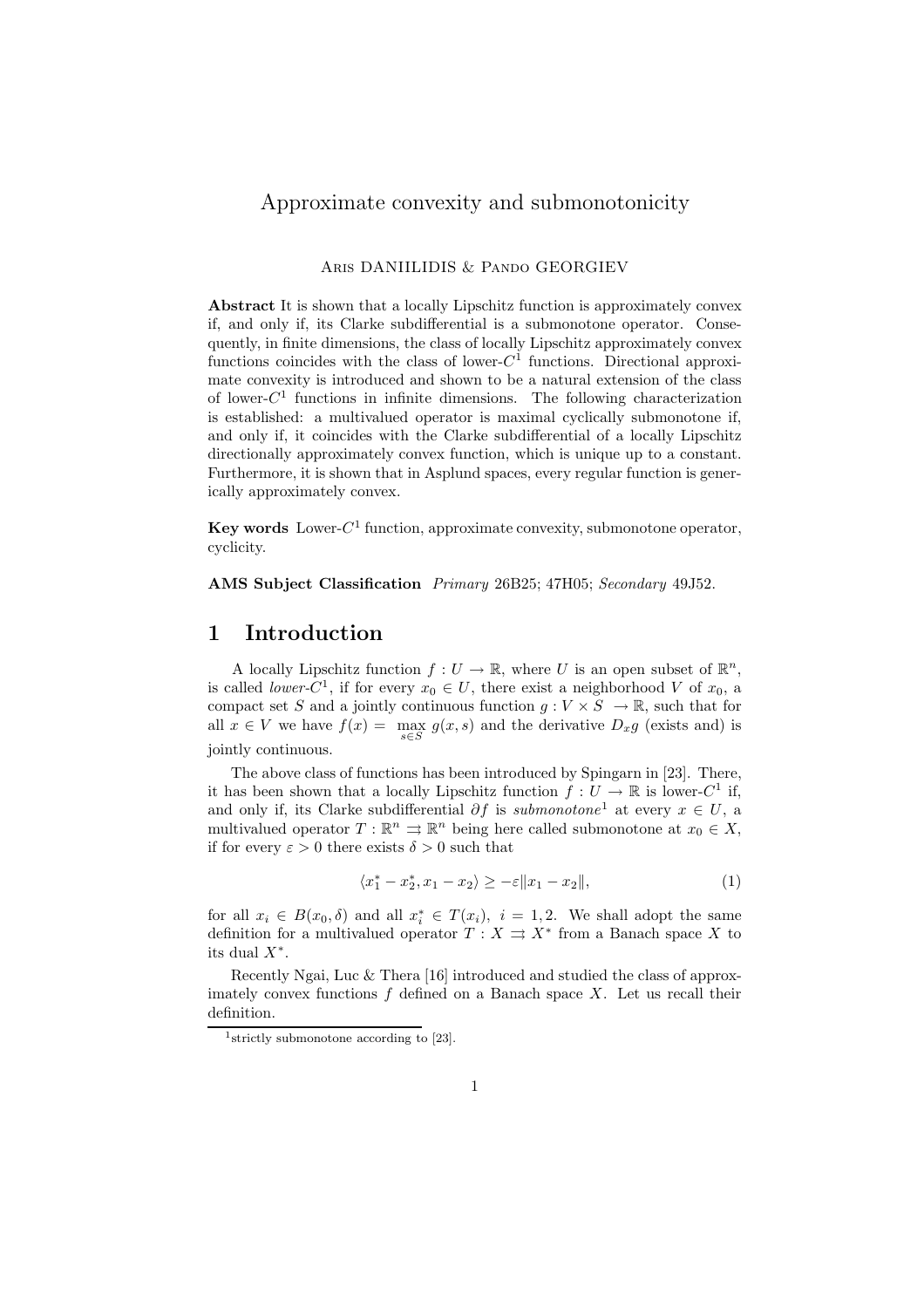**Definition 1** *A function*  $f: X \to \mathbb{R} \cup \{+\infty\}$  *is called approximately convex at*  $x_0 \in X$ *, if for every*  $\varepsilon > 0$  *there exists*  $\delta > 0$  (*depending on*  $x_0$  *and*  $\varepsilon$ ) *such that for all*  $x, y \in B(x_0, \delta)$  *and*  $t \in (0, 1)$ 

$$
f(tx + (1-t)y) \le tf(x) + (1-t)f(y) + \varepsilon t(1-t) \|x - y\|.
$$
 (2)

*Furthermore, we say that* f *is approximately convex* (*respectively, generically approximately convex*)*, if it is approximately convex at every*  $x_0 \in X$  (*respectively, at every*  $x_0$  *in a*  $G_\delta$  *dense set*).

Locally Lipschitz approximately convex functions are regular, while the converse is in general false (Remark 6). However, in Asplund spaces, regular locally Lipschitz functions are generically approximately convex (Proposition 5). We shall also show that a locally Lipschitz function  $f$  is approximately convex if, and only if, its Clarke subdifferential  $\partial f$  is submonotone. Consequently, in finite dimensions, a locally Lipschitz function is lower- $C<sup>1</sup>$  if and only if it is approximately convex. The latter states the equivalence of a pure analytic definition (lower- $C<sup>1</sup>$  function) with a geometric one (first order relaxation of convexity).

Let us mention that a result of such type is known to hold for the smaller class of lower- $C^2$  functions ([22]), that is, in finite dimensions, lower- $C^2$  functions are exactly the locally Lipschitz weakly convex functions (second order relaxation of convexity). Moreover, every such function is characterized by its (locally) decomposability as a sum of a convex continuous and a concave quadratic function, see [24] e.g. See also [10], [18], [4], [20] and references therein for related topics. Recently, Zs. Páles showed that  $\varepsilon$ -approximately convex functions on the real line are decomposable into a sum of a convex and a Lipschitz function  $([17, Theorem 5]),$  however the existence of such a characterization in higher dimensions remains open. In fact, the results of [17] deal with the more general notion of  $(\varepsilon, \delta)$ -approximate convexity, which extends also the notion of approximate convexity considered in the pioneering works on this subject, [11] and [9]. We also quote the recent relevant works [6] and [13].

Directional approximate convexity – introduced in Section  $3 -$  is shown to be a natural extension for the notion of lower- $C<sup>1</sup>$  functions in infinite dimensions: a locally Lipschitz function f is *directionally approximately convex* if, and only if, ∂f is *directionally submonotone* (see Definition 7; this class of operators has been previously defined in [8, Definition 1.2] under the name 'strictly submonotone mappings'; subsequently this notion was called in [5] 'directional strict submonotonicity' or 'ds-submonotonicity'). In finite dimensions, directional approximate convexity and approximate convexity coincide. Speaking of operators, the same is true for submonotonicity and directional submonotonicity. Combining with results from [5] we shall thus conclude that the class of *maximal cyclically submonotone* operators – notion introduced in [12] in finite dimensions, and extended into infinite dimensions in  $[5,$  Definition  $6$  – coincides with the class of Clarke subdifferentials of locally Lipschitz directionally approximately convex functions. This result is analogous to a classical result of Rockafellar asserting the coincidence of the class of maximal cyclically monotone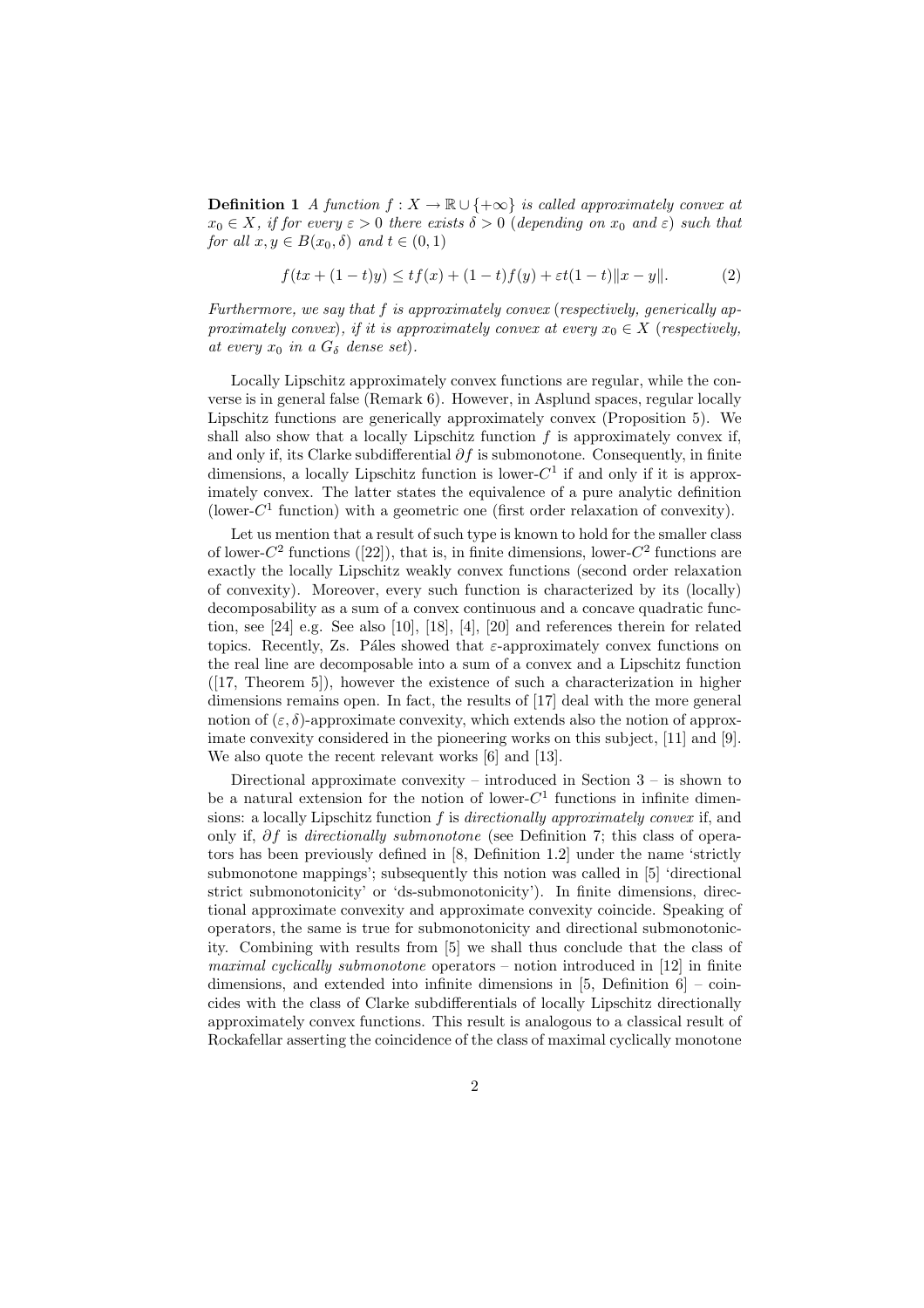operators with the subdifferentials of lower semicontinuous convex functions. Recent literature contains various other interesting extensions of this latter result through different approaches, see [19], [2] e.g. See also [1] and references therein.

## **2 Characterization of approximate convexity**

In the sequel, let  $B(x, \delta)$  stand for the open ball centered at  $x \in X$  with radius  $\delta > 0$  and let  $S_X$  denote the unit sphere of X. If  $f : X \to \mathbb{R} \cup \{+\infty\}$  is a lower semicontinuous function with domain

$$
\operatorname{dom} f := \{ x \in X : f(x) \neq +\infty \},
$$

the *Clarke-Rockafellar subdifferential* of f at  $x_0 \in \text{dom } f$  is defined by

$$
\partial^{\uparrow} f(x_0) = \{ x^* \in X : \langle x^*, u \rangle \le f^{\uparrow}(x_0, u), \forall u \in X \},
$$

where

$$
f^{\uparrow}(x_0, u) = \sup_{\varepsilon > 0} \limsup_{\substack{x \to f x_0 \\ t \searrow 0^+}} \inf_{v \in B(u, \varepsilon)} \frac{f(x + tv) - f(x)}{t}.
$$

(In the above formula  $t \searrow 0^+$  indicates the fact that  $t > 0$  and  $t \to 0$ , and  $x \rightarrow_f x_0$  means that both  $x \rightarrow x_0$  and  $f(x) \rightarrow f(x_0)$ .

Whenever f is locally Lipschitz we have  $f^{\uparrow}(x_0, u) = f^0(x_0, u)$  for all  $u \in X$ , so that  $\partial^{\uparrow} f(x_0) = \partial f(x_0)$ , where

$$
f^{o}(x; u) = \limsup_{(y,t)\to(x,0^{+})} \frac{f(y+tu) - f(y)}{t}
$$

is the Clarke derivative of  $f$  at the direction  $u$  and

$$
\partial f(x) = \{x^* \in X^* : \langle x^*, u \rangle \le f^o(x, u), \forall u \in X\}
$$

is the Clarke subdifferential of  $f$  at  $x$ .

**Theorem 2** *Let* f *be locally Lipschitz on* X and  $x_0 \in X$ . The following are *equivalent:*

*(i)*  $f$  *is approximately convex at*  $x_0$ *.* 

*(ii)* For every  $\varepsilon > 0$  there exists  $\delta > 0$  such that for all  $x \in B(x_0, \delta)$  and  $x^* \in \partial f(x)$ 

$$
f(x+u) - f(x) \ge \langle x^*, u \rangle - \varepsilon ||u||,
$$
\n(3)

*whenever*  $||u|| < \delta$  *is such that*  $x + u \in B(x_0, \delta)$ *.* 

*(iii)* ∂*f is submonotone at*  $x_0$ *.*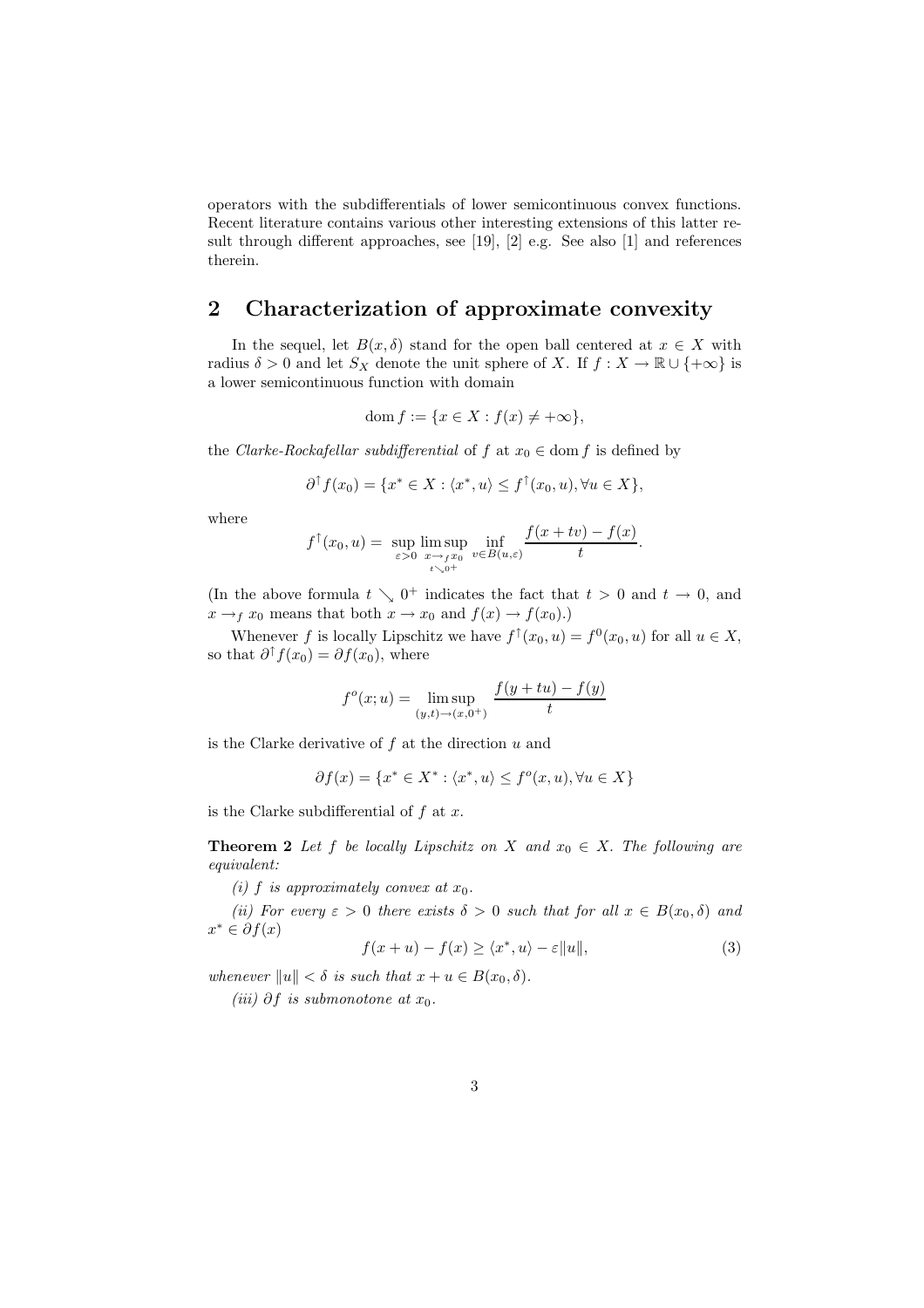Note that (ii) says that Clarke subdifferentials around  $x_0$  are (uniformly) local  $\varepsilon$ -supports in the sense of Ekeland and Lebourg ([7]).

**Proof.** Implication (i)  $\implies$  (ii) follows from [15, Proposition 4.3] and the definition of approximate convexity (Definition 1). (This implication is also valid for lower semicontinuous functions.)

To prove (ii)  $\implies$  (iii), let  $\varepsilon > 0$  and take  $\delta > 0$  such that relation (3) holds for  $\varepsilon/2 > 0$  and for all  $x \in B(x_0, \delta)$ . Then for  $x, y$  in  $B(x_0, \frac{\delta}{2})$ ,  $x^* \in \partial f(x)$  and  $y^* \in \partial f(y)$  we have

$$
f(y) - f(x) \ge \langle x^*, y - x \rangle - \frac{\varepsilon}{2} \|y - x\|
$$

and

$$
f(x) - f(y) \ge \langle y^*, x - y \rangle - \frac{\varepsilon}{2} ||y - x||.
$$

Adding the above inequalities we obtain (1), that is  $\partial f$  is submonotone at  $x_0$ .

Finally for the implication (iii)  $\Longrightarrow$  (i), let  $\varepsilon > 0$  and take  $\delta > 0$  such that relation (1) holds. Let us consider any  $x, y$  in  $B(x_0, \delta)$  and  $t \in (0, 1)$  and let us set  $x_t = tx + (1-t)y$ . Then applying Lebourg's Mean Value theorem ([14, Theorem 1.7]) on the segment  $[x, x_t]$  we obtain a point  $z_1 \in [x, x_t]$  such that for some  $z_1^* \in \partial f(z_1)$ 

$$
\langle z_1^*, x_t - x \rangle = f(x_t) - f(x). \tag{4}
$$

Similarly, there exists a point  $z_2 \in [y, x_t]$  such that for some  $z_2^* \in \partial f(z_2)$ 

$$
\langle z_2^*, x_t - y \rangle = f(x_t) - f(y). \tag{5}
$$

Since  $x_t - x = (1-t)(y-x)$  and  $x_t - y = t(x-y)$ , multiplying relations (4) and (5) by t and  $(1-t)$  respectively, and adding the resulting equalities we obtain

$$
tf(x) + (1-t)f(y) - f(x_t) = t(1-t)\langle z_1^* - z_2^*, x - y \rangle.
$$

Since

$$
\frac{x-y}{\|x-y\|} = \frac{z_1 - z_2}{\|z_1 - z_2\|},
$$

using (1) we obtain (2), that is f is approximately convex at  $x_0$ .

It follows from the above statement that a locally Lipschitz function  $f$  is approximately convex if, and only if,  $\partial f$  is submonotone. This yields directly the following corollary.

**Corollary 3** *In finite dimensions a locally Lipschitz function is approximately convex if, and only if, it is lower-C*<sup>1</sup>.

We shall further establish a generic result concerning regular functions in Asplund spaces. We first need the following result stating that generic approximate convexity (Definition 1) is separably determined. The proof is based on a separable reduction argument.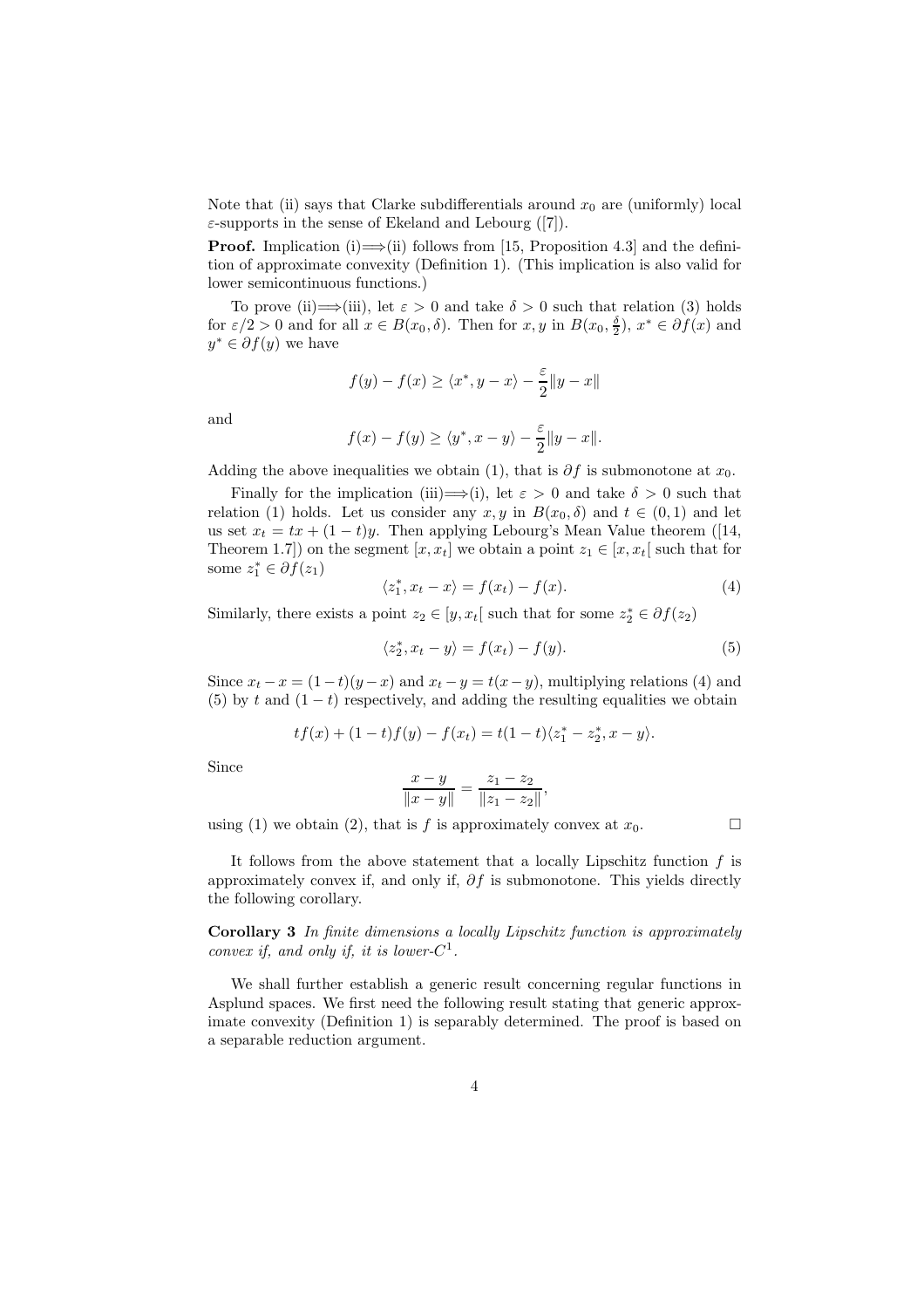**Proposition 4** *A function*  $f: X \to \mathbb{R} \cup \{+\infty\}$  *is generically approximately convex, if for every closed separable subspace* Y *of* X *the restriction*  $f|_Y$  *is generically approximately convex in* Y *.*

**Proof** For any closed subspace Z of X and any  $p \geq 1$ , let  $U_p(Z)$  be the set of all  $z \in Z$ , for which there exists  $\delta > 0$  such that

$$
f(tx+(1-t)y) \le tf(x) + (1-t)f(y) + \frac{1}{p}t(1-t) ||x-y||,
$$

for all  $x, y \in B(z, \delta) \cap Z$  and for all  $t \in [0, 1]$ . Obviously  $U_p(Z)$  is (relatively) open in Z.

Let us suppose that the restriction of the function  $f$  to any separable subspace is generically approximately convex. In order to conclude that  $f$  is generically approximately convex, it clearly suffices to show that  $U_p(X)$  is dense in X for all  $p \geq 1$ .

Let us suppose, towards a contradiction, that this is not the case for some  $p_0 \geq 1$ . Then there exists a nonempty open subset U of X such that  $U \cap$  $U_{p_0}(X) = \emptyset.$ 

Pick any  $z_1 \in U$ . Then for every  $n \geq 1$ , there exist  $x_1^n, y_1^n \in B(z_1, 1/n)$  and  $t_1^n \in (0,1)$  such that

$$
f(t_1^n x_1^n + (1 - t_1^n) y_1^n) > t_1^n f(x_1^n) + (1 - t_1^n) f(y_1^n) + \frac{1}{p_0} t_1^n (1 - t_1^n) \|x_1^n - y_1^n\|.
$$

Let  $Z_1$  be the closed (separable) subspace generated by the sequences  $\{x_1^n\}_n$ ,  $\{y_1^n\}_n$  and the point  $z_1$ , and set  $U_1 = U \cap Z_1$ . Let  $\{z_{2,k}\}_{k \geq 1}$  be a dense subset of  $U_1$ . Then, for every  $k \geq 1$  and  $n \geq 1$ , there exist  $x_{2,k}^n$ ,  $y_{2,k}^n \in B(z_{2,k}, 1/n)$ and  $t_2^n \in (0,1)$  such that

$$
\begin{array}{ll} f(t_2^n\,x_{2,k}^n + \left(1-t_2^n\right)y_{2,k}^n) > & t_2^n\,f(x_{2,k}^n) + \left(1-t_2^n\right)f(y_{2,k}^n) + \\ & \\ & \frac{1}{p_0}\,t_2^n\,(1-t_2^n)\|x_{2,k}^n-y_{2,k}^n\|. \end{array}
$$

Let  $Z_2$  be the closed subspace generated by the space  $Z_1$  and the sequences  ${x_{2,k}^n}_{k,n}$ ,  ${y_{2,k}^n}_{k,n}$  and  ${z_{2,k}}_{k\geq 1}$ . Set  $U_2 = U \cap Z_2$ . Proceeding like this, we obtain an increasing sequence of separable subspaces  $\{Z_s\}_{s>1}$  of X.

Set  $Z_{\infty} = \bigcup$  $\bigcup_{s\geq 1} Z_s$  and  $U_{\infty} = U \cap Z_{\infty}$ . We claim that  $U_{\infty} \backslash U_{p_0}(Z_{\infty})$  is dense

in  $U_{\infty}$ .

Indeed, for every  $u \in U_{\infty}$  and  $\varepsilon > 0$ , there exists  $s \geq 1$  and  $u_s \in U \cap$  $Z_s := U_s \subset U_\infty$  such that  $||u_s - u|| < \varepsilon/2$ . The above construction now shows that there exists  $v_s \in U_s \backslash U_{p_0}(Z_\infty)$  such that  $||v_s - u_s|| < \varepsilon/2$ . It follows that  $v_s \in B(u,\varepsilon) \cap [U_{\infty}\backslash U_{p_0}(Z_{\infty})],$  hence  $U_{\infty}\backslash U_{p_0}(Z_{\infty})$  is dense in  $U_{\infty}$ .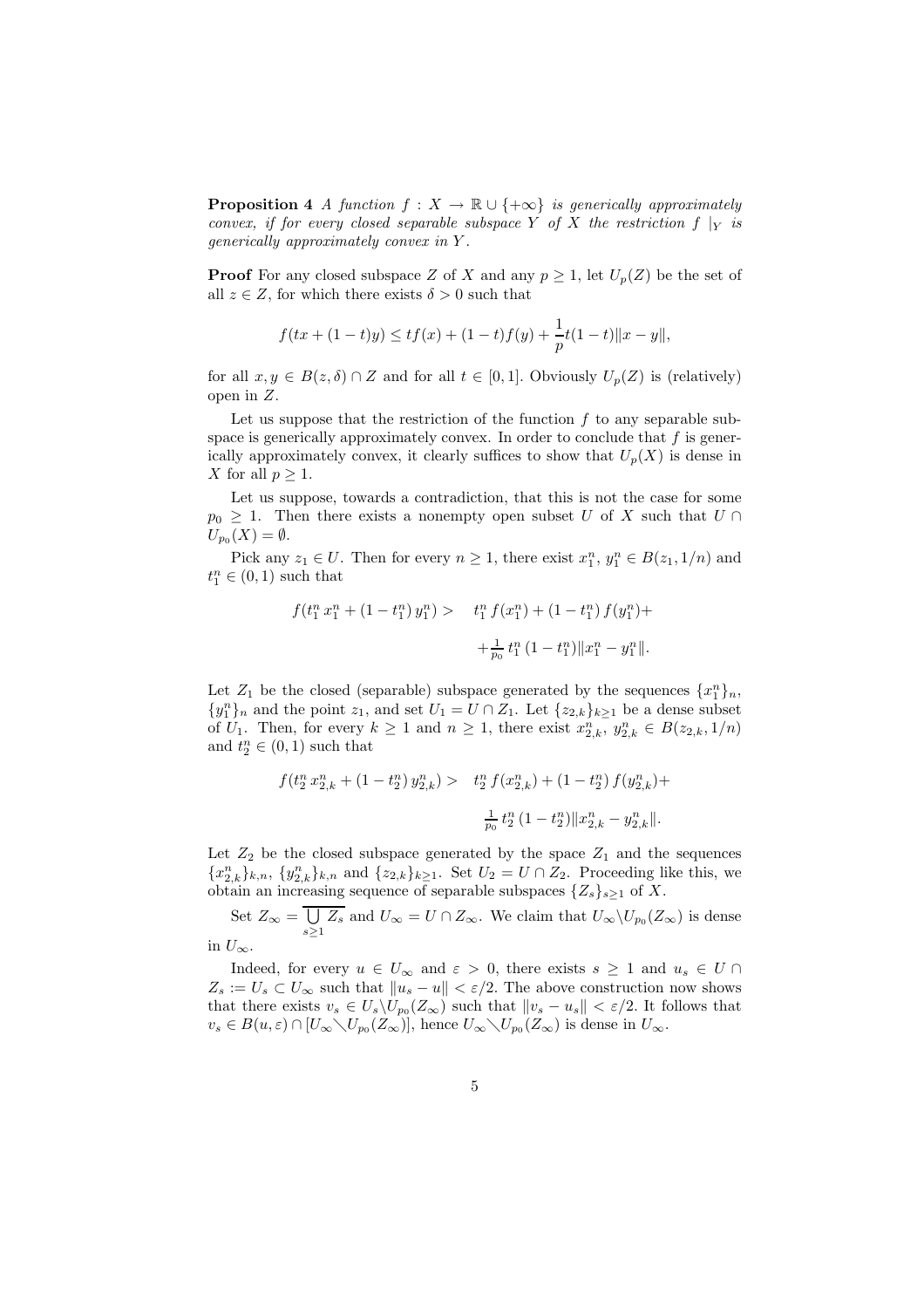Since both sets  $U_{\infty}$  and  $U_{p_0}(Z_{\infty})$  are relatively open in  $Z_{\infty}$ , we conclude that  $U_{\infty} \cap U_{p_0}(Z_{\infty}) = \emptyset$ . This clearly contradicts the fact that the restriction  $f\vert_{z_{\infty}}$  of f into the separable space  $Z_{\infty}$  is generically approximately convex.  $\Box$ 

**Proposition 5** *Every regular function ([3, Definition 2.3.4]) in Asplund spaces is generically approximately convex.*

**Proof.** Suppose first that X is separable. Then from [21, Theorem 2.8] the (minimal w<sup>\*</sup>-cusco) operator  $\partial f$  is generically single-valued and ( $\|\|\|\,\|\,\|\,\|$ )continuous. It follows that ∂f is submonotone at every point  $x_0$  in which  $\partial f(x_0)$ is singleton and  $\partial f$  is ( $\|\|\|\|\$ )-continuous. Thus, by Theorem 2(iii)  $\implies$  (i) we conclude that  $f$  is generically approximately convex. The general case follows from Proposition 4 (separable reduction argument).  $\Box$ 

**Remark 6** *(i) Regular functions are not approximately convex in general: Spingarn ([23, page 84]) gives an example of a regular function in*  $\mathbb{R}^2$  whose Clarke *subdifferential is not submonotone at some point, and therefore the function is not approximately convex.*

*(ii) It follows from Theorem 2 [(i)*  $\Longleftrightarrow$  *(iii)] and [8, Theorem 4.1] that every approximately convex function is regular. This was also proved in [16, Theorem 3.6]. In fact, the same is true for the class of directionally approximately convex functions, see Definition 8 below.*

# **3 Directional approximate convexity and cyclic submonotonicity**

Let us recall from [8, Definition 1.2] (see also [5]) the following definition.

**Definition 7** *A multivalued operator*  $T : X \rightrightarrows X^*$  *is called directionally submonotone, if for any*  $x_0 \in X$ ,  $\varepsilon > 0$  *and*  $e \in S_X$  *there exists*  $\delta > 0$  *such that*

$$
\langle x_1^* - x_2^*, x_1 - x_2 \rangle \ge -\varepsilon \| x_1 - x_2 \|, \tag{6}
$$

 $whenever x_1, x_2 \in B(x_0, \delta), x_i^* \in T(x_i)$  (*i* = 1, 2) and

$$
\frac{x_1 - x_2}{\|x_1 - x_2\|} \in B(e, \delta).
$$
 (7)

Comparing with the definition of submonotonicity in relation (1), the above definition imposes the additional (directional) constraint (7). In the same spirit we introduce the following notion of directional approximate convexity.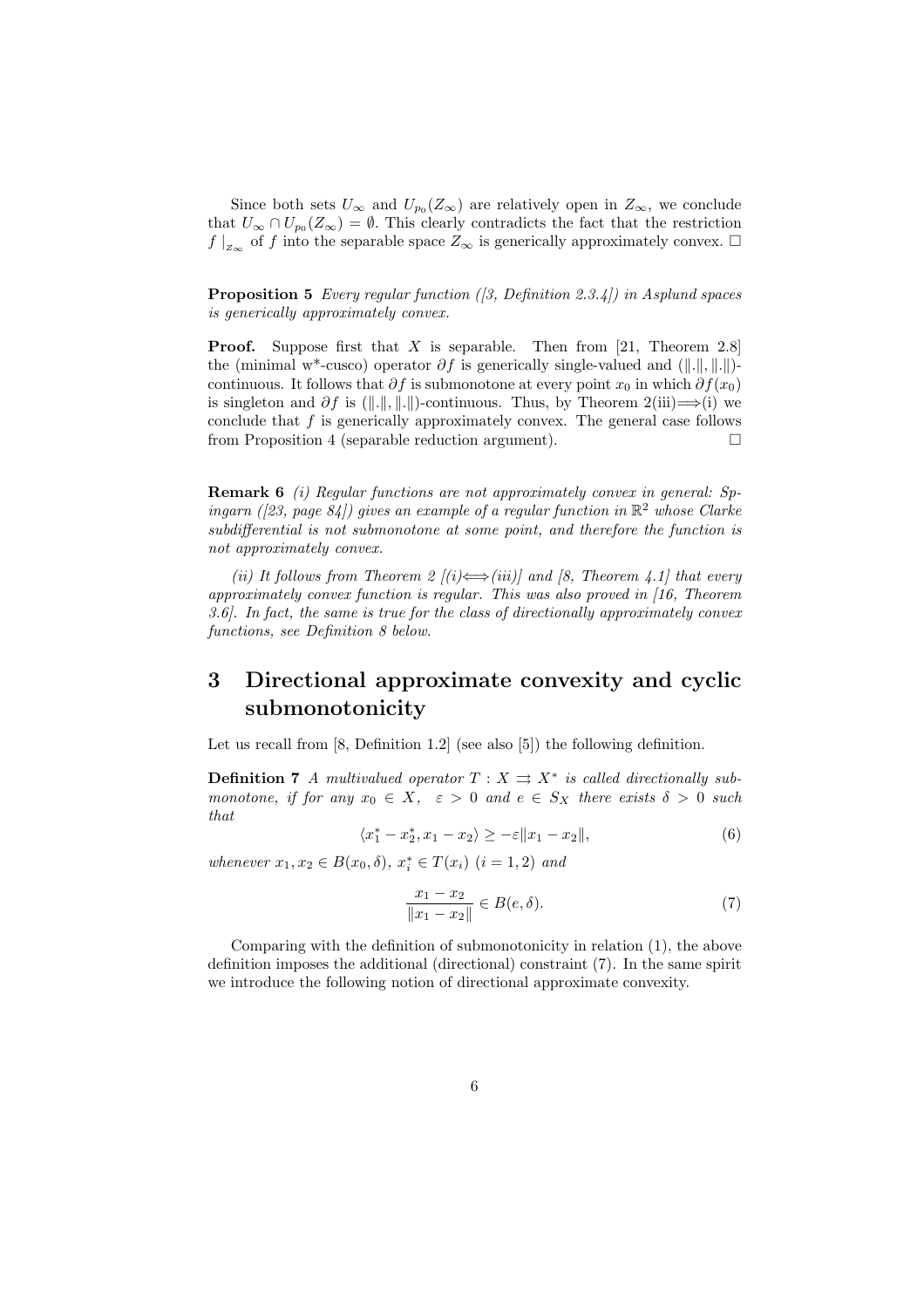**Definition 8** *A function*  $f: X \to \mathbb{R} \cup \{+\infty\}$  *is called directionally approximately convex, if for any*  $x_0 \in X$ ,  $e \in S_X$  *and*  $\varepsilon > 0$  *there exists*  $\delta = \delta(x_0, e, \varepsilon)$ 0 *such that for*  $x, y \in B(x_0, \delta)$  *and*  $t \in (0, 1)$  *we have* 

$$
f(tx + (1-t)y) \le tf(x) + (1-t)f(y) + \varepsilon t(1-t) \|x - y\|,
$$
 (8)

*provided that*

$$
\frac{x-y}{\|x-y\|} \in B(e,\delta).
$$

In finite dimensions, thanks to the compactness of the unit sphere  $S_X$  it follows by a standard argument that approximate convexity and directional approximate convexity (respectively, submonotonicity and directional submonotonicity) coincide.

We shall further need the following lemma. The proof borrows heavily from techniques employed in [15], [16].

**Lemma 9** *Let* f *be a lower semicontinuous directionally approximately convex function. Then for every*  $x_0 \in X$ ,  $e \in S_X$  *and*  $\varepsilon > 0$ , *there exists*  $\delta > 0$  *such that for all*  $x \in B(x_0, \delta)$  *and all*  $t \in (0, 1)$  *satisfying*  $x + te \in B(x_0, \delta)$  *we have* 

$$
\frac{f(x+te)-f(x)}{t} \ge f^{\uparrow}(x;e) - \varepsilon.
$$

**Proof.** Let  $x_0 \in X$ ,  $e \in S_X$  and  $\varepsilon > 0$  and take  $\delta = \delta(x_0, e, \varepsilon) > 0$  as in Definition 8 so that relation (8) is satisfied. Let  $x \in B(x_0, \delta/3)$  and choose  $t \neq 0$  such that for  $u = te$  we have  $x + u \in B(x_0, \delta/3)$  and  $||u|| < \delta/3$ . Then for all  $y \in B(x_0, \delta/3)$ ,  $v \in X$  with  $0 < ||v|| < 2\delta/3$  and  $(v/||v||) \in B(e, \delta)$  and  $s \in (0,1)$  we obtain applying (8) that

$$
f(y+sv) = f((1-s)y + s(y+v)) \le sf(y+v) + (1-s)f(y) + \varepsilon s(1-s) ||v||,
$$

whence

$$
\frac{f(y+sv)-f(y)}{s} \le f(y+v)-f(y)+\varepsilon(1-s)\|v\|.
$$

In particular for  $v = u + x - y$  we have  $v \in B(u, \delta)$  and consequently

$$
\inf_{v \in B(u,\delta)} \frac{f(y+sv) - f(y)}{s} \le f(x+u) - f(y) + \varepsilon(1-s) \|u + x - y\|.
$$

It follows that

$$
\limsup_{\substack{y \to f x \\ s \searrow 0^+}} \inf_{v \in B(u,\delta)} \frac{f(y+sv) - f(y)}{s} \le f(x+u) - f(x) + \varepsilon ||u||.
$$

Since the above is valid for all  $\delta > 0$  it follows that

$$
f^{\top}(x; u) \le f(x+u) - f(x) + \varepsilon ||u||.
$$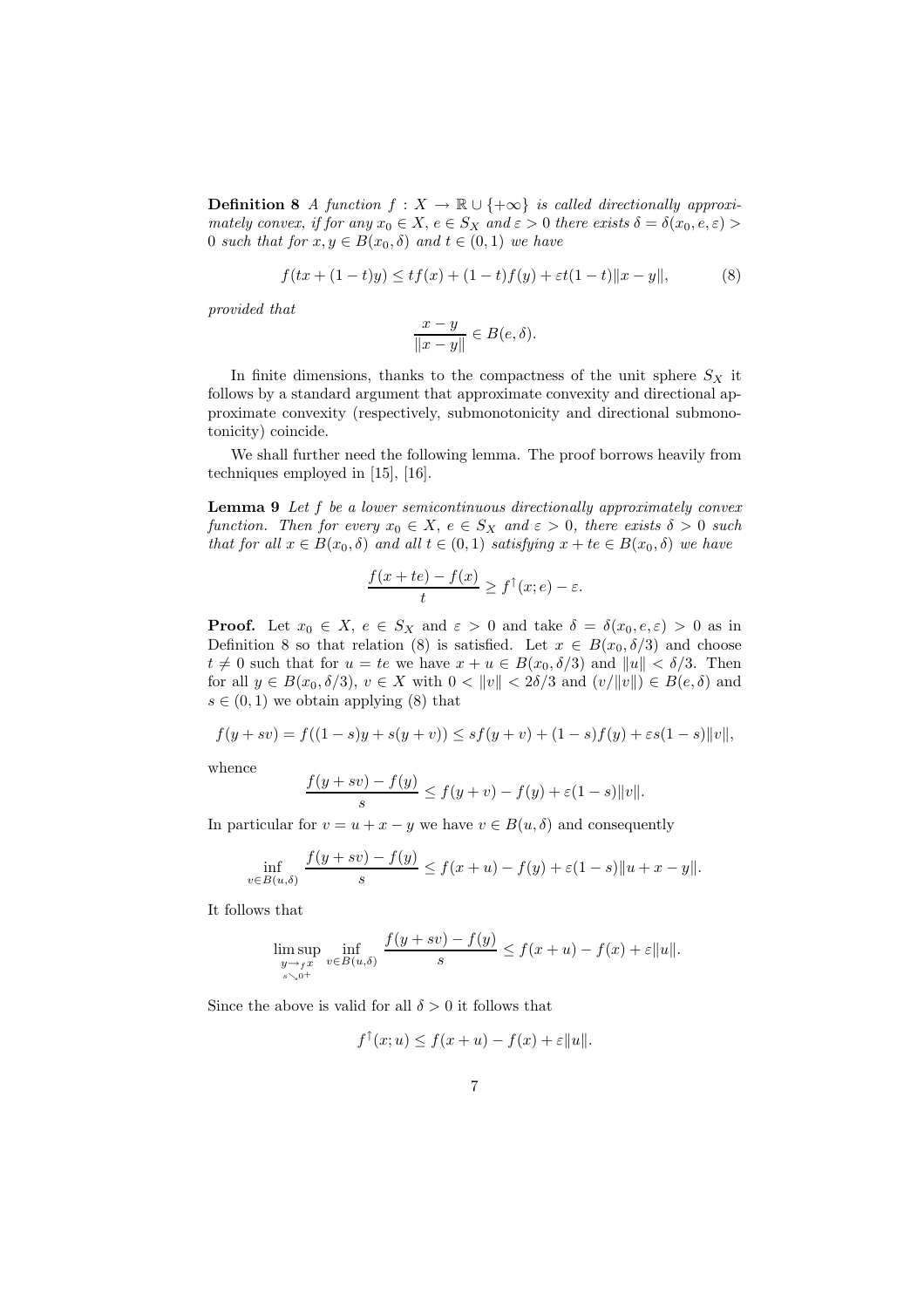Since  $||u|| = t$ , the assertion follows.

We shall now recall from [5, Definition 6] the notion of cyclic submonotonicity. This definition requires previously the notion of  $\delta$ -subdivision of a closed polygonal path. (We call *closed polygonal path* a finite family of points  $\{w_h\}_{h=1}^m$ where  $m > 1$  and  $w_1 = w_m$  and we denote by  $[w_h]_{h=1}^m$ , the union of the consecutive segments  $[w_h, w_{h+1}]$  for  $h = 1, \ldots m - 1$ .

**Definition 10** *Given*  $\delta > 0$ *, we say that*  $\{x_i\}_{i=1}^n$  *is a*  $\delta$ -subdivision *of the closed*  $polygonal path [w_h]_{h=1}^m$ , *if* 

- $(i) \{x_i\}_{i=1}^n \subseteq B_\delta([w_h]_{h=1}^m)$
- *(ii)*  $x_n = x_1$  *and*  $||x_{i+1} x_i|| < \delta$ , *for*  $i = 1, 2, ... n 1$ .

*(iii) there exists a finite sequence*  ${k_h}_{h=1}^m$  *with*  $1 = k_1 < k_2 < ... < k_m := n$ *such that for*  $1 \leq h \leq m-1$  *we have:* 

$$
k_h \le i < k_{h+1} \implies \|\frac{x_{i+1} - x_i}{\|x_{i+1} - x_i\|} - \frac{w_{h+1} - w_h}{\|w_{h+1} - w_h\|} \| < \delta.
$$

We are now ready to give the following definition.

**Definition 11** *An operator*  $T : X \rightrightarrows X^*$  *is called cyclically submonotone, if for any closed polygonal path*  $[w_h]_{h=1}^m$  *and*  $\varepsilon > 0$ *, there exists*  $\delta > 0$ *, such that for all*  $\delta$ -subdivisions  $\{x_i\}_{i=1}^n$  of  $[w_h]_{h=1}^m$  and all  $x_i^* \in T(x_i)$  one has

$$
\sum_{i=1}^{n-1} \langle x_i^*, x_{i+1} - x_i \rangle \le \varepsilon \sum_{i=1}^{n-1} \| x_{i+1} - x_i \|.
$$
 (9)

If U is an open subset of X, an operator T is said to be *cyclically submonotone on* U if (9) holds for closed polygonal paths and  $\delta$ -subdivisions in U. Furthermore, a cyclically submonotone operator T on U is called *maximal cyclically submonotone* on U, if there is no cyclically submonotone operator  $S \neq T$ such that  $T(x) \subseteq S(x)$  for all  $x \in U$ .

The forthcoming result has been established in [5]; it extends the finite dimensional case announced in [12].

**Theorem 12** *If* U *is an open connected subset of a Banach space* X, *then:*

*(i) Every cyclically submonotone operator on* U *is directionally submonotone on* U*.*

*(ii) If* f *is a locally Lipschitz function and* ∂f *is directionally submonotone, then* ∂f *is also maximal cyclically submonotone.*

*(iii) Every maximal cyclically submonotone operator* T *on* U *coincides with the Clarke subdifferential* ∂f *of a unique (up to a constant) locally Lipschitz function* f*.*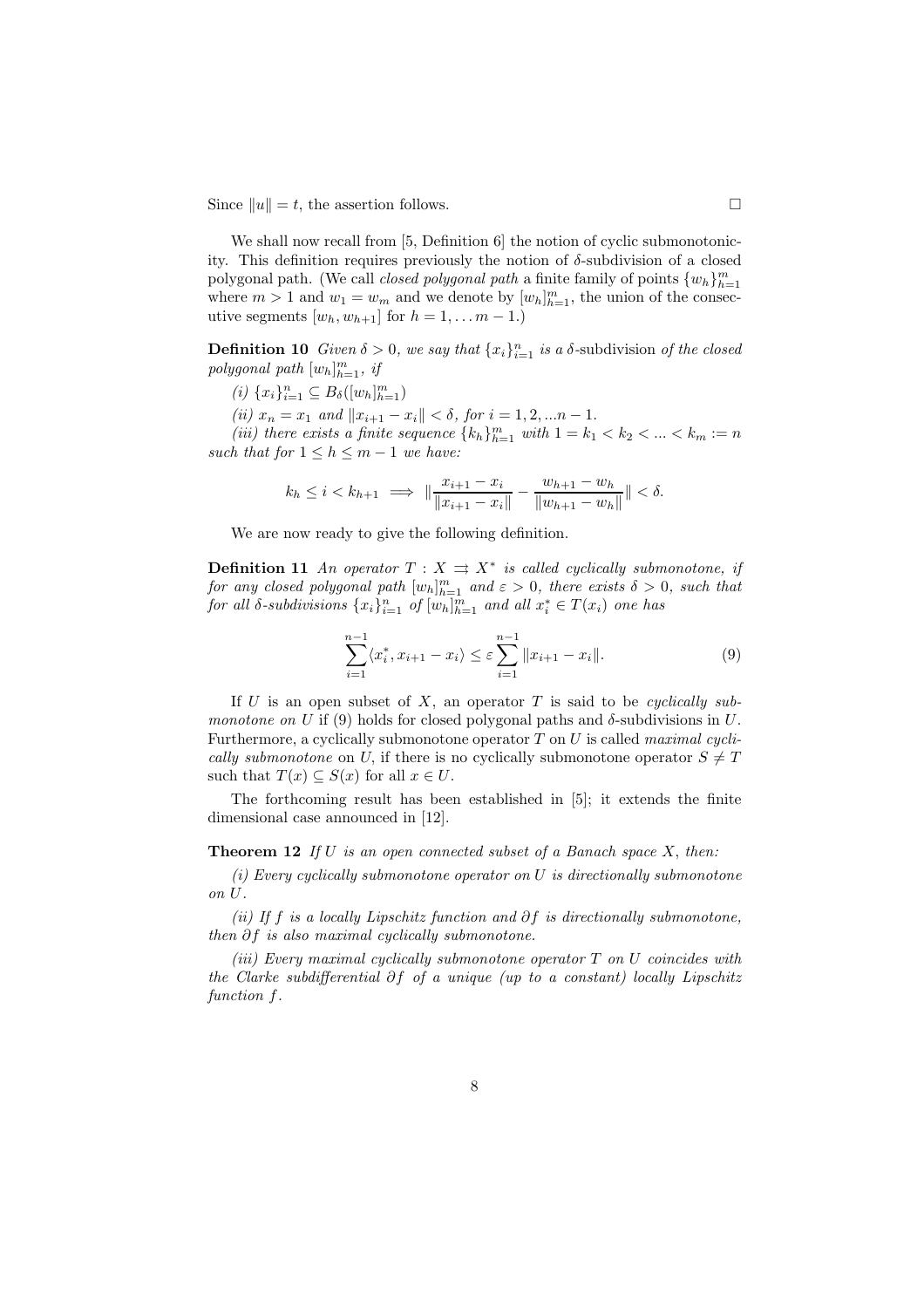If  $X = \mathbb{R}^n$ , the class of locally Lipschitz functions arising in (ii) and (iii) of Theorem 12 is exactly the class of lower- $C^1$  functions (or equivalently, the class of approximately convex functions). The following result shows that directional approximate convexity is an appropriate extension of the latter class in infinite dimensions.

**Theorem 13** *For a locally Lipschitz function* f *on a Banach space* X *the following are equivalent:*

*(i)* f *is directionally approximately convex.*

*(ii)* For every  $x_0 \in X$ ,  $e \in S_X$  and  $\varepsilon > 0$ , there exists  $\delta > 0$  such that for all  $x \in B(x_0, \delta)$  *and*  $x^* \in \partial f(x)$ 

$$
f(x+u) - f(x) \ge \langle x^*, u \rangle - \varepsilon ||u||
$$

*whenever*  $||u|| < \delta$ ,  $x + u \in B(x_0, \delta)$  *and*  $\frac{u}{||u||} \in B(e, \delta)$ *.* 

- *(iii)* ∂f *is directionally submonotone.*
- *(iv)* ∂f *is maximal cyclically submonotone.*

**Proof.** (i)  $\Longrightarrow$  (ii). It follows easily from Lemma 9 and the fact that if f is locally Lipschitz, the function  $u \mapsto f^o(x; u) = f^{\uparrow}(x; u)$  is upper semicontinuous. (ii)  $\implies$  (iii). For any  $x_0 \in X$ ,  $e \in S_X$  and  $\varepsilon > 0$ , let  $\delta > 0$  be such that for all

 $z \in B(x_0, \delta)$  and all  $z^* \in \partial f(z)$  we have

$$
f(z+tu) - f(z) \ge \langle z^*, u \rangle - \frac{\varepsilon}{2} ||u||
$$

whenever  $||u|| < \delta$  is such that  $z + u \in B(x_0, \delta)$  and  $\frac{u}{||u||} \in B(e, \delta) \cup B(-e, \delta)$ .

Let now any  $x, y$  in  $B(x_0, \frac{\delta}{2})$  satisfying  $\frac{y-x}{\|y-x\|} \in B(e, \delta)$ . Applying the previous formula (for  $z = x$  and  $u = y - x$ ) we obtain for all  $x^* \in \partial f(x)$ 

$$
\langle x^*, y - x \rangle \le f(y) - f(x) + \frac{\varepsilon}{2} ||x - y||.
$$

Similarly, (for  $z = y$  and  $-u = x - y$ ) we get

$$
\langle -y^*, y - x \rangle \le f(x) - f(y) + \frac{\varepsilon}{2} ||x - y||.
$$

Adding the above inequalities we obtain (6). Thus  $\partial f$  is directionally submonotone.

(iii)  $\implies$  (i) Let  $x_0 \in X$ ,  $e \in S_X$ ,  $\varepsilon > 0$  and take  $\delta > 0$  such that relation (6) holds. Let us consider any  $x, y$  in  $B(x_0, \delta)$  such that  $\frac{y-x}{\|y-x\|} \in B(e, \delta)$  and any  $t \in (0,1)$  and let us set  $x_t = tx + (1-t)y$ . Then applying Lebourg's Mean Value theorem on the segments  $[x, x_t]$  and  $[y, x_t]$  we obtain points  $z_1 \in [x, x_t]$ and  $z_2 \in [y, x_t]$  such that for some  $z_1^* \in \partial f(z_1)$  and  $z_2^* \in \partial f(z_2)$  we have

$$
\langle z_1^*, x_t - x \rangle = f(x_t) - f(x)
$$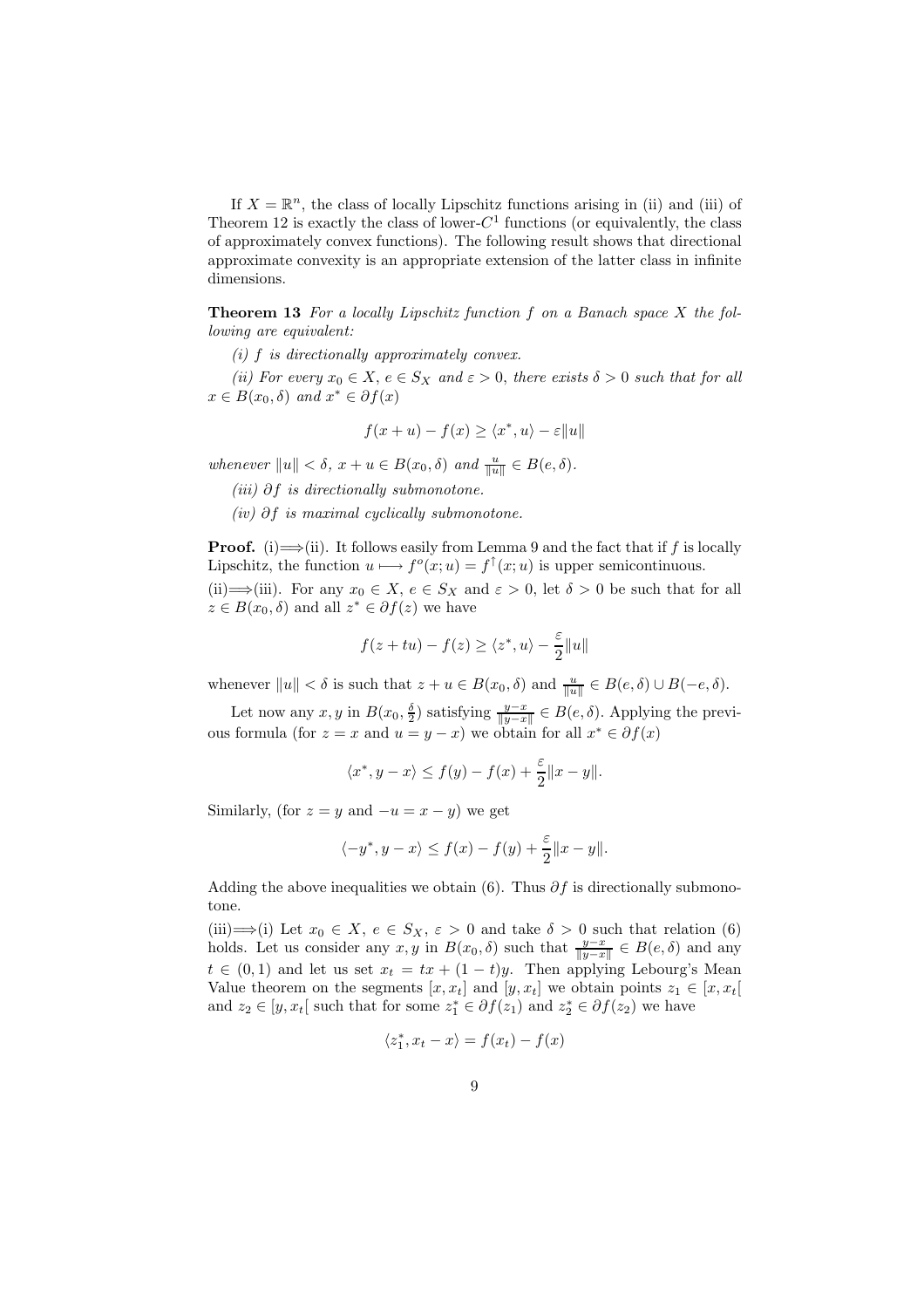$$
\langle z_2^*, x_t - y \rangle = f(x_t) - f(y).
$$

Since  $x_t - x = (1 - t)(y - x)$  and  $x_t - y = t(x - y)$ , multiplying the first relation above by t and the second by  $(1 - t)$  and adding the resulting equalities we obtain

$$
tf(x) + (1-t)f(y) - f(x_t) = t(1-t)\langle z_1^* - z_2^*, x - y \rangle.
$$

Since

and

$$
\frac{x-y}{\|x-y\|} = \frac{z_1 - z_2}{\|z_1 - z_2\|} \in B(e, \delta)
$$

using  $(6)$  we obtain  $(8)$ , that is f is directionally approximately convex.

Finally, the equivalence (iii)  $\Longleftrightarrow$  (iv) follows from Theorem 12.

### **Examples**

**1.** ([5, Proposition 19]) The function  $f(x) = -d_A(x)$  is directionally approximately convex, whenever  $X$  has a uniformly Gâteaux differentiable norm and  $d_A(.)$  is the distance function (generated by this norm) of the nonempty closed subset  $A$  of  $X$ .

**2.** ([5, Proposition 20]) The composition  $g \circ F$  of an approximately convex function  $g: Y \to \mathbb{R}$  with a strictly Gâteaux differentiable function  $F: X \to Y$ is approximately convex.

**Acknowledgment** The authors wish to thank J. Benoist for useful discussions and the referees for their valuable comments. The research of the first author has been supported by the grant SB2000-0369.

# **References**

- [1] Borwein, J. & Moors, W., Essentially smooth Lipschitz functions, *J. Funct. Anal.* **149** (1997), 305-351.
- [2] Borwein, J. Moors, W. & Shao, Y., Subgradient Representation of Multifunctions, *J. Austral. Math. Soc. (Series B)* **40** (1998), 1-13.
- [3] Clarke, F.H., Optimization and Nonsmooth Analysis (Wiley Interscience, New York 1983).
- [4] CLARKE, F.H., STERN, R. & WOLENSKI, P., Proximal Smoothness and the Lower- $C^2$  Property, *J. Convex Anal.* **2** (1995), 117-144.
- [5] DANIILIDIS, A., GEORGIEV, P. & PENOT, J.-P., Integration of multivalued operators and cyclic submonotonicity *Trans. Amer. Math. Soc.* **355** (2003), 177-195.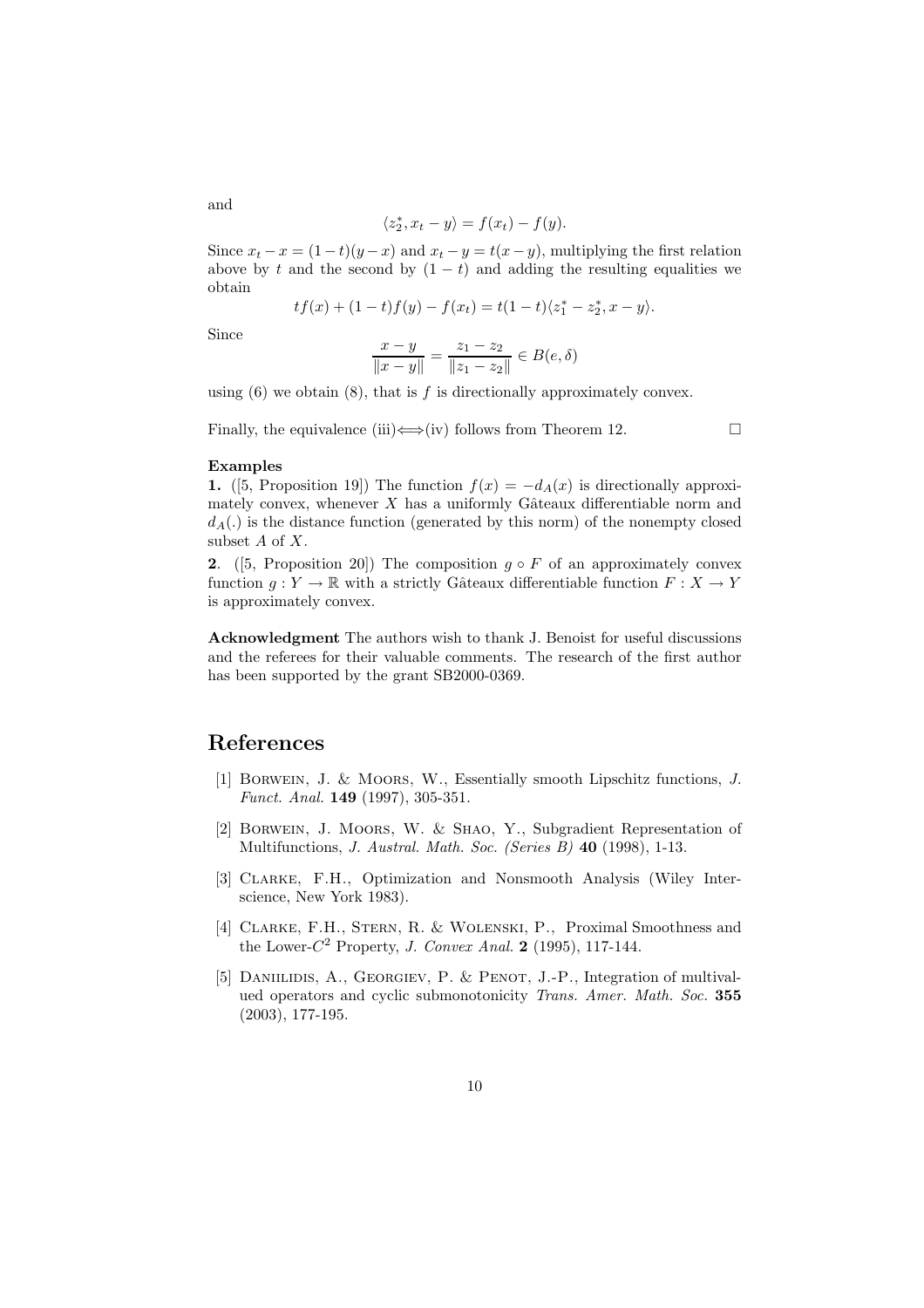- [6] Dilworth, S.-J., Howard, R. & Roberts, J.-W., Extremal approximately convex functions and estimating the size of convex hulls, *Advances Math.* **148** (1999), 1-43.
- [7] EKELAND, I. & LEBOURG, G., Generic Fréchet differentiability and perturbed optimization problems in Banach spaces, *Trans. Amer. Math. Soc.* **224** (1976), 193-216.
- [8] Georgiev, P., Submonotone Mappings in Banach Spaces and Applications, *Set-Valued Analysis* **5** (1997), 1-35.
- [9] Green, J.-W., Approximately convex functions, *Duke Math. J.* **19** (1952), 499-504.
- [10] HIRIART-URRUTY, J.-B., "Generalized differentiability, duality and optimization for problems dealing with differences of convex functions", in: Convexity and Duality in Optimization", *Lecture Notes in Econom. Math. Systems* **256** (1984), 37-70.
- [11] Hyers, D.-H. & Ulam, S.-M., Approximately convex functions, *Proc. Amer. Math. Soc.* **3** (1952), 821-828.
- [12] JANIN, R., Sur des multiapplications qui sont des gradients généralisés, *C.R. Acad. Sc. Paris* **294** (1982), 117-119.
- [13] LACZKOVICH, M., The local stability of convexity, affinity and of the Jensen equation, *Aequationes Math.* **58** (1999), 135-142.
- [14] Lebourg, G., Generic differentiability of Lipschitzian functions, *Trans. Amer. Math. Soc.* **256** (1979), 125-144.
- [15] NGAI, H.V., LUC, D.T. & THERA, M., "On  $\varepsilon$ -convexity and  $\varepsilon$ monotonicity", in: Calculus of Variations and Differential Equations, A. Ioffe, S. Reich, and I. Shafrir (Eds), Research Notes in Mathematical Series (Chapman & Hall, 82-100, 1999).
- [16] NGAI, H.V., LUC, D.T. & THERA, M., Approximate convex functions, *Journal of Nonlinear and Convex Analysis* **1** (2000), 155-176.
- [17] Pales, Z., On approximately convex functions, *Proc. Amer. Math. Soc.* **131** (2003), 243-252.
- [18] Penot, J.-P. & Bougeard, M., Approximation and decomposition properties of some classes of locally d.c. functions, *Math. Programming* **41** (1988), 195-227.
- [19] Poliquin, R., Integration of subdifferentials of nonconvex functions, *Nonlinear Analysis TMA* **17** (1991), 385-398.